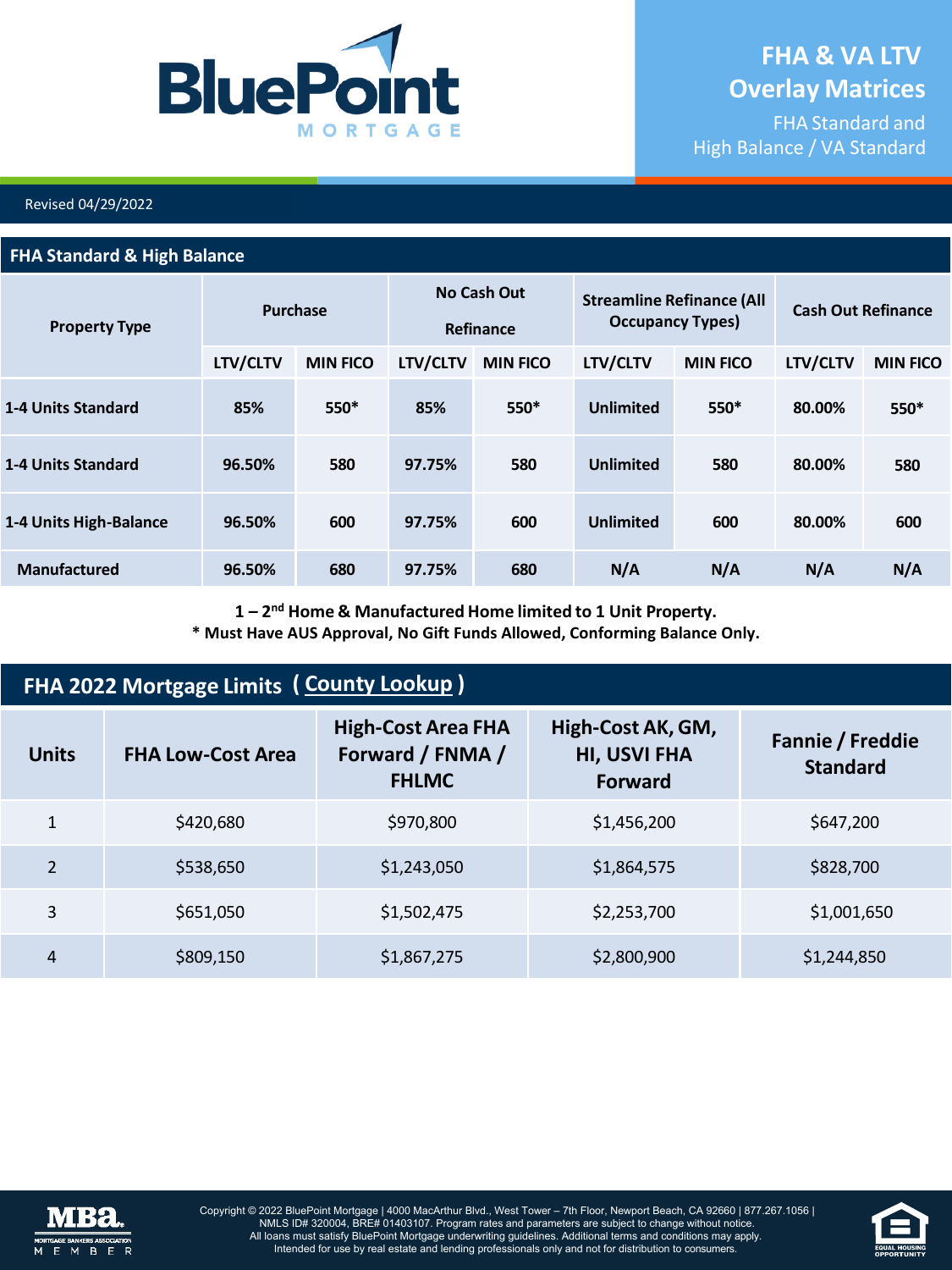

FHA Standard and High Balance / VA Standard

#### Revised 04/29/2022

### **VA Standard**

| <b>Property Type</b> | <b>Max Loan Amount</b>       | <b>Purchase</b>     |                           | <b>Cash Out</b><br>Refinance |                           | <b>IRRRL (All</b><br><b>Occupancy</b><br>Types) |                           |
|----------------------|------------------------------|---------------------|---------------------------|------------------------------|---------------------------|-------------------------------------------------|---------------------------|
|                      |                              | LTV/<br><b>CLTV</b> | <b>MIN</b><br><b>FICO</b> | LTV/<br><b>CLTV</b>          | <b>MIN</b><br><b>FICO</b> | LTV/<br><b>CLTV</b>                             | <b>MIN</b><br><b>FICO</b> |
| 1-4 Units            | ≤ \$647,200                  | 100%                | 620                       | 90%                          | 620                       | <b>Unlimited</b>                                | 620                       |
|                      | $>$ \$647,200 $\le$ \$1.50MM | 100%                | 620                       | 90%                          | 620                       | <b>Unlimited</b>                                | 620                       |
| Manufactured*        | $\le$ \$647,200              | 100%                | 680                       | 90%                          | 680                       | 100%                                            | 680                       |

- **\* Manufactured Home limited to 1-unit property**
- \*\* Veterans with partial entitlement are limited to the max conforming and high-balance loan amount limits unless **entitlement is fully restored**



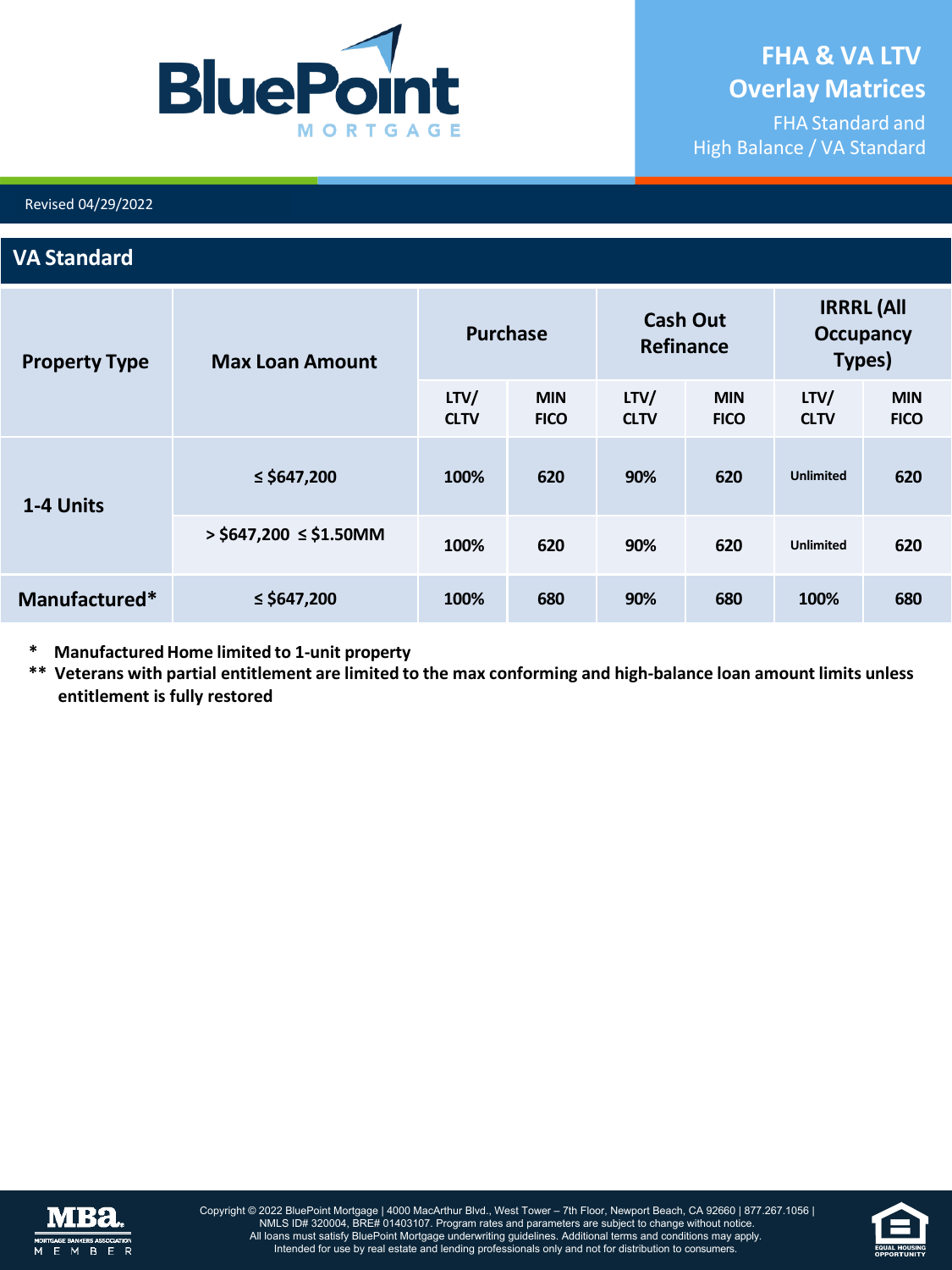

FHA Standard and High Balance / VA Standard

### Copyright © 2022 BluePoint Mortgage | 4000 MacArthur Blvd., West Tower – 7th Floor, Newport Beach, CA 92660 | 877.267.1056 | **Topic Overlay FHA VA Basic Guidelines** Overlays in this matrix apply to Federal Housing Administration (FHA) and U.S. Department of Veterans Affairs [\(VA\) guidelines. Refer to the FHA Single Family Housing Policy](https://www.hud.gov/program_offices/housing/sfh/handbook_4000-1) [Handbook 4000.1](https://www.hud.gov/program_offices/housing/sfh/handbook_4000-1) or [VA Lenders Handbook](https://benefits.va.gov/warms/pam26_7.asp) [for additional](https://www.hud.gov/program_offices/housing/sfh/handbook_4000-1) guidance. Information in this matrix is subject to change without notice.  $\checkmark$ Amended Tax Returns • Accepted for the following amendment reasons: • Amended for clerical items only (i.e. modifying a prior ITIN number to a newly issued SSN) • Amended for income-related items, under the following conditions: • Amended at least thirty (30) days before mortgage application taken • Amendment shows on transcripts (stamped returns not acceptable) • Documentation supplied to support the increase, including but not limited to: • 1099 or W2 showing missed/updated income • Canceled Checks or Bank Statements showing missed/updated rental income  $\checkmark$ Assets • Bank Statements must show account activity for a full two (2) month period. • Internet Statements, obtained from financial institution's website, must contain same information found on a standard bank statement. • VOD asstand-alone document not permitted unless obtained from a Third-Party Vendor.  $\checkmark$ Debt-to-Income Ratio (DTI) • Per AUS Approval. Debt-to-Income bt-to-Income<br>Ratio (DTI) • Per AUS Approval



Revised 04/29/2022

NMLS ID# 320004, BRE# 01403107. Program rates and parameters are subject to change without notice. All loans must satisfy BluePoint Mortgage underwriting guidelines. Additional terms and conditions may apply. Intended for use by real estate and lending professionals only and not for distribution to consumers.

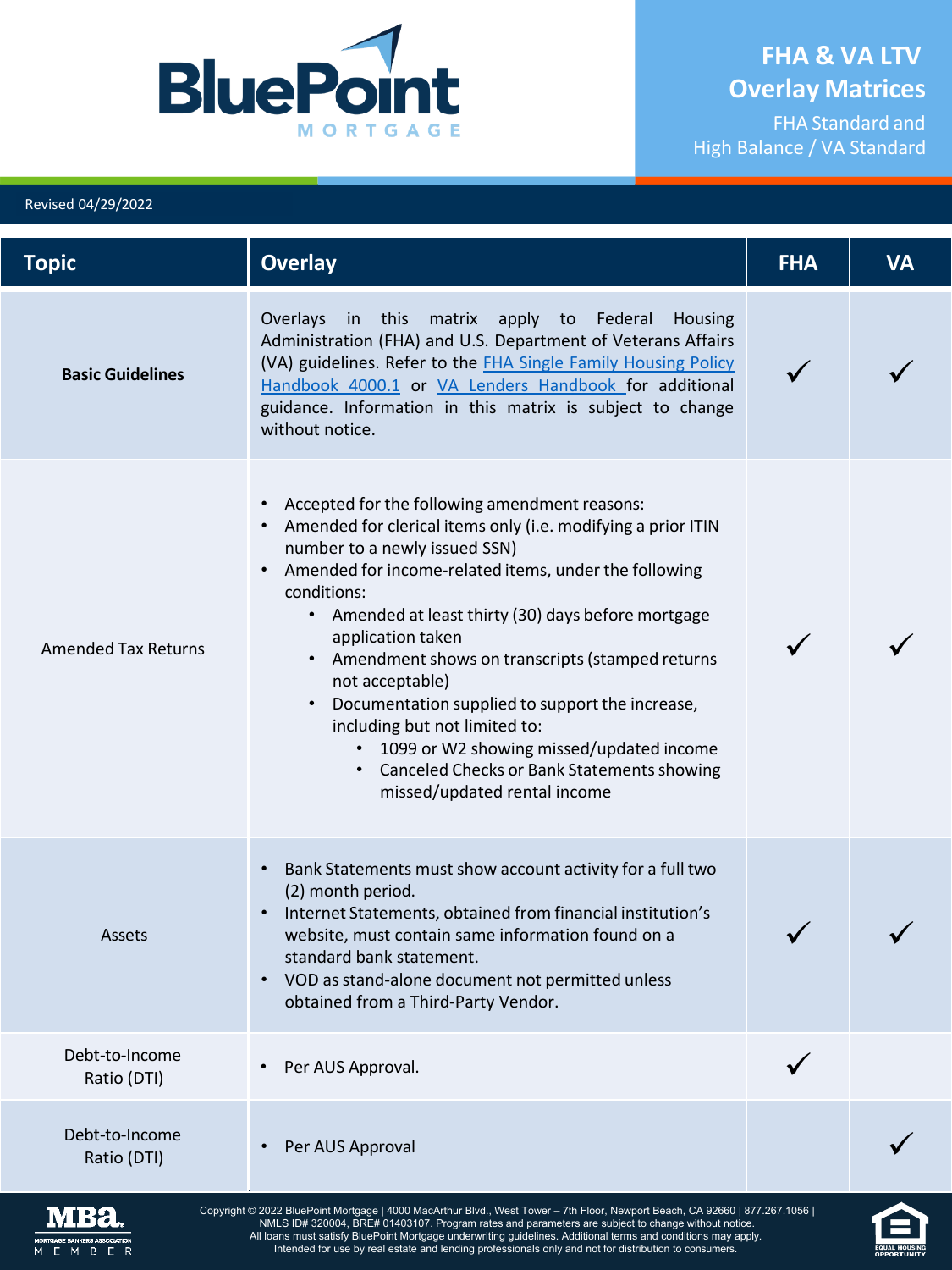

EQUAL HOUSING

FHA Standard and High Balance / VA Standard

#### Revised 04/29/2022

<span id="page-3-0"></span>

| <b>Topic</b>                      | <b>Overlay</b>                                                                                                                                                                                                                                                                                                                                                                                                                                                                                                                                                                                              | <b>FHA</b> | <b>VA</b> |
|-----------------------------------|-------------------------------------------------------------------------------------------------------------------------------------------------------------------------------------------------------------------------------------------------------------------------------------------------------------------------------------------------------------------------------------------------------------------------------------------------------------------------------------------------------------------------------------------------------------------------------------------------------------|------------|-----------|
| Electronic<br>Signatures/eSigning | eSigning is allowed for most documents.<br>eSigning is not allowed for:<br><b>Note</b><br>Note Rider(s)<br>Notice of Right to Cancel<br>Security Instrument<br>Security Instrument Rider(s)                                                                                                                                                                                                                                                                                                                                                                                                                 |            |           |
| <b>Escrow Account</b>             | Escrow Account required; no escrow waiver allowed.                                                                                                                                                                                                                                                                                                                                                                                                                                                                                                                                                          |            |           |
| <b>Family Owned Business</b>      | Two years tax returns are required regardless of AUS<br>recommendation.                                                                                                                                                                                                                                                                                                                                                                                                                                                                                                                                     |            |           |
| <b>FHA Cash Out Refinance</b>     | For case numbers assigned on or after September 1, 2019,<br>maximum LTV is 80%.                                                                                                                                                                                                                                                                                                                                                                                                                                                                                                                             |            |           |
| <b>FHA Streamline Refinance</b>   | In addition to other FHA overlays listed in this matrix, the<br>following apply to FHA Streamline Refinances:<br>Asset section of loan application must be completed if<br>funds needed to close (Sources of Funds guideline in the<br>Handbook must be followed<br>Bank statements required (most recent 1 month)<br>Credit Report (mortgage acceptable only) required with all<br>$\bullet$<br>credit scores listed<br>Income amount is not required on the application<br>Income source must be indicated on the loan application<br>Power of Attorney (POA) not allowed for properties held in<br>trust |            |           |
| <b>Hazard Insurance</b>           | Replacement Cost Estimator is required on all files to ensure<br>sufficient coverage is documented.                                                                                                                                                                                                                                                                                                                                                                                                                                                                                                         |            |           |
| WIBBI<br>в.                       | Copyright © 2022 BluePoint Mortgage   4000 MacArthur Blvd., West Tower - 7th Floor, Newport Beach, CA 92660   877.267.1056  <br>NMLS ID# 320004, BRE# 01403107. Program rates and parameters are subject to change without notice.<br>All loans must satisfy BluePoint Mortgage underwriting guidelines. Additional terms and conditions may apply.<br>Intended for use by real estate and lending professionals only and not for distribution to consumers.                                                                                                                                                |            |           |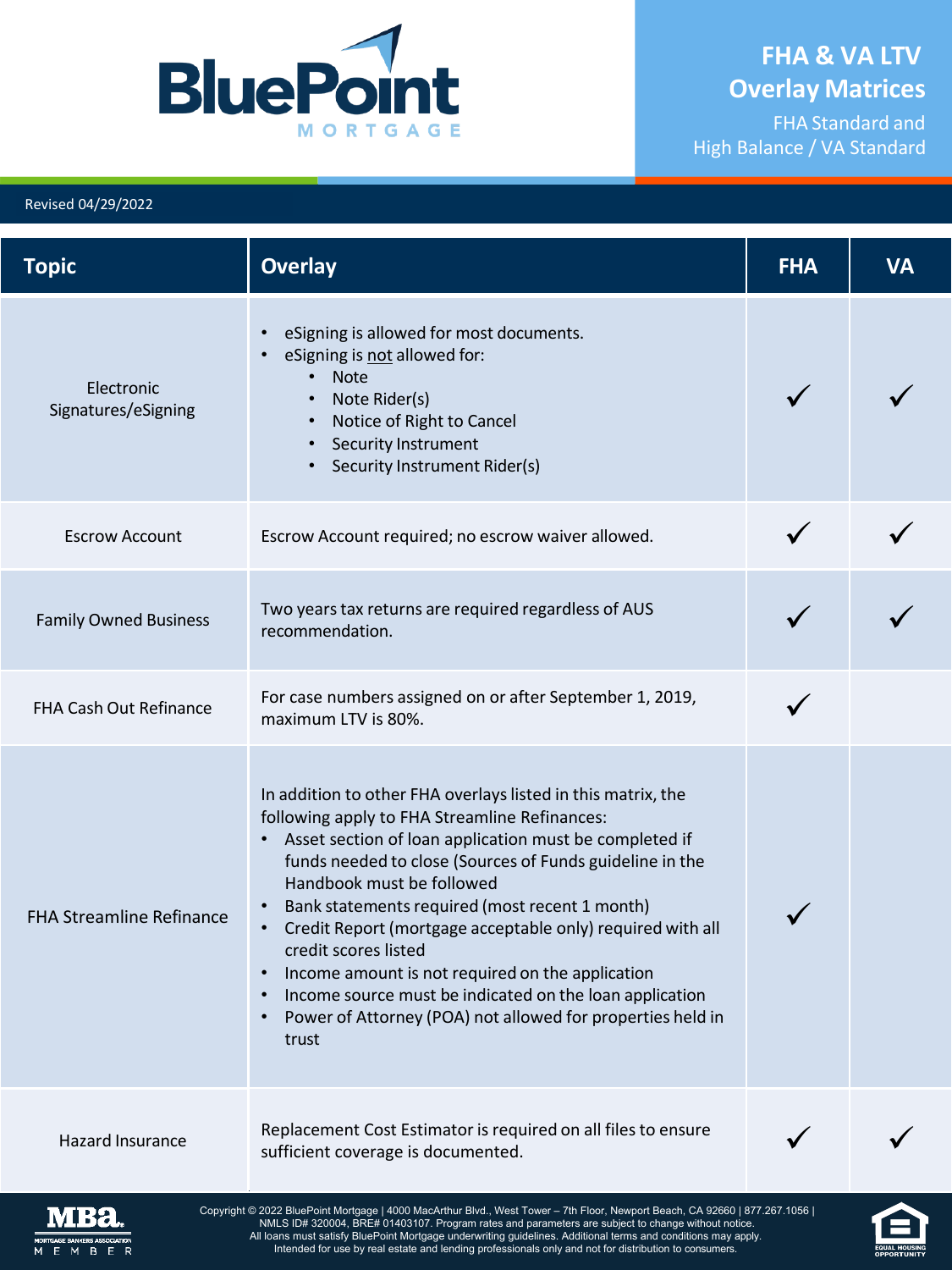FHA Standard and High Balance / VA Standard



#### Revised 04/29/2022

| <b>Topic</b>                         | <b>Overlay</b>                                                                                                                                                                                                                                                                                                            | <b>FHA</b> | <b>VA</b> |
|--------------------------------------|---------------------------------------------------------------------------------------------------------------------------------------------------------------------------------------------------------------------------------------------------------------------------------------------------------------------------|------------|-----------|
| Ineligible Programs - FHA            | • $203(h)$<br>203(k)<br><b>Energy Efficient Mortgages (EEM)</b><br><b>FHA Back to Work</b><br>FHA Negative Equity Refinance<br>Section 184 - Indian Home Loan Guarantee Program<br>Section 223(e) - Declining Neighborhoods<br>Section 247 - Hawaiian Homelands<br>Section 248 - Indian Reservations<br>Temporary Buydown |            |           |
| Ineligible Programs - VA             | <b>Energy Efficient Mortgages (EEM)</b><br>Native American Direct Loan<br>Temporary Buydown                                                                                                                                                                                                                               |            |           |
| Ineligible Properties                | Co-Ops<br><b>Indian Leased Land</b><br>Property Flip of Non-Arm's Length Transaction<br>Solar Panels that affect first lien position                                                                                                                                                                                      |            |           |
| <b>Manual Underwriting</b>           | <b>Not Allowed</b>                                                                                                                                                                                                                                                                                                        |            |           |
| <b>Manufactured Housing</b>          | Fixed Rate programs only<br>Manufactured Homes that are subject to deed restrictions<br>are not allowed<br>• Leased Land property is not allowed<br>Single-wide homes not allowed<br>Must meet all other FHA/VA guidelines (if not specified in<br>VA guidelines, follow FHA)                                             |            |           |
| Minimum Loan Amount                  | \$75,000                                                                                                                                                                                                                                                                                                                  |            |           |
| Mortgage Credit<br>Certificate (MCC) | Not permitted                                                                                                                                                                                                                                                                                                             |            |           |
| Multiple Loans to<br>One Borrower    | BPM allows up to eight (8) properties for one borrower,<br>including the subject property, or a total of \$2M in<br>financing, whichever is less.<br>Maximum of 20% ownership concentration in any one<br>project or subdivision.                                                                                         |            |           |
| <b>MBa</b>                           | Copyright © 2022 BluePoint Mortgage   4000 MacArthur Blvd., West Tower – 7th Floor, Newport Beach, CA 92660   877.267.1056  <br>S ID# 320004, RPE# 01403107, Program rates and parameters are subject to change without                                                                                                   |            |           |



NMLS ID# 320004, BRE# 01403107. Program rates and parameters are subject to change without notice.<br>All loans must satisfy BluePoint Mortgage underwriting guidelines. Additional terms and conditions may apply.<br>Intended for

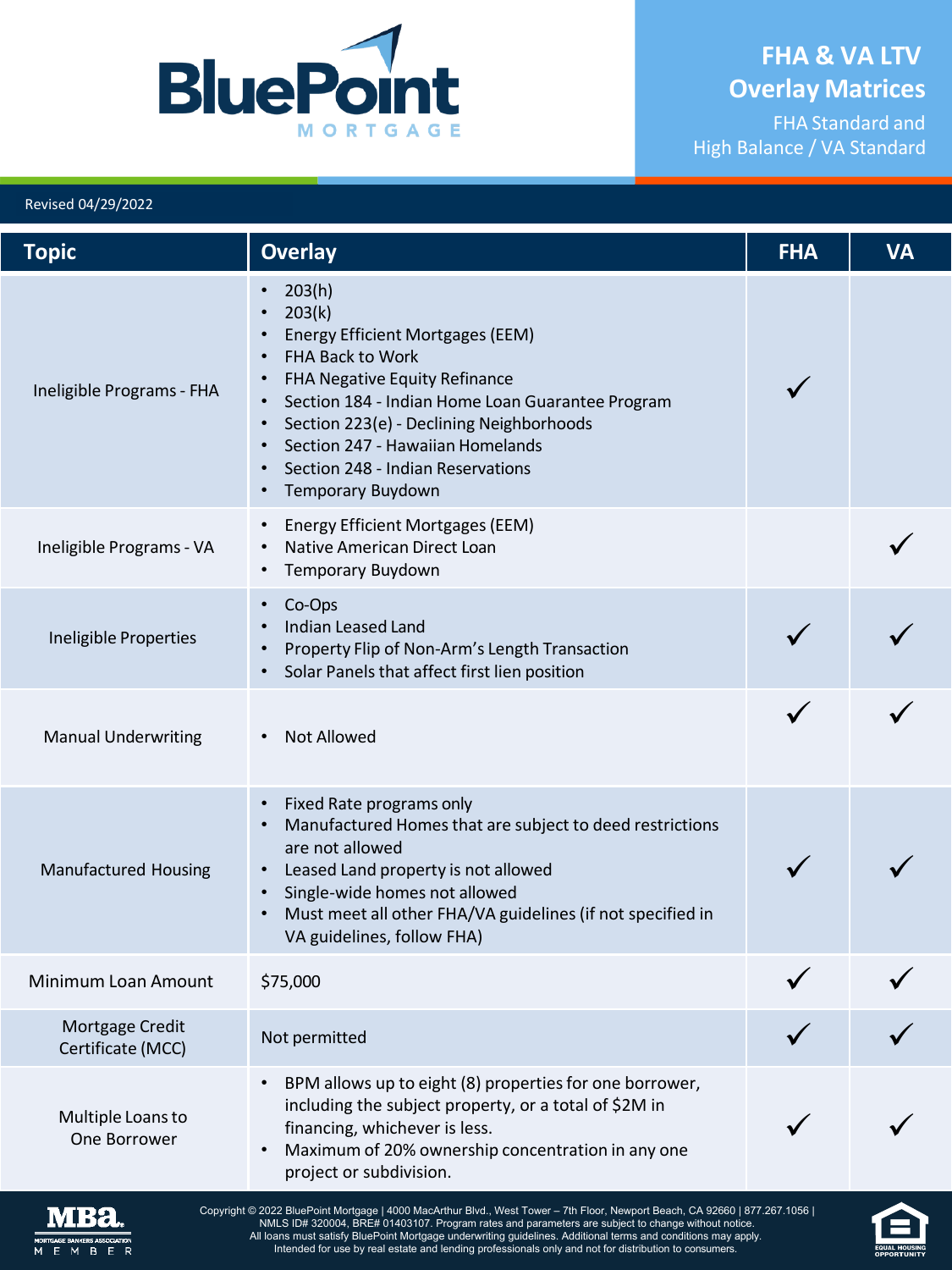

**EQUAL HOUSING**<br>OPPORTUNITY

FHA Standard and High Balance / VA Standard

#### Revised 04/29/2022

| <b>Topic</b>                             | <b>Overlay</b>                                                                                                                                                                                                                                                                                                                                                                                                                                                                                                                                                                                                                                    | <b>FHA</b> | <b>VA</b> |
|------------------------------------------|---------------------------------------------------------------------------------------------------------------------------------------------------------------------------------------------------------------------------------------------------------------------------------------------------------------------------------------------------------------------------------------------------------------------------------------------------------------------------------------------------------------------------------------------------------------------------------------------------------------------------------------------------|------------|-----------|
| Non-Occupant Co-Borrower                 | Ineligible; all borrowers must occupy the subject property.                                                                                                                                                                                                                                                                                                                                                                                                                                                                                                                                                                                       |            |           |
| Non-Permanent<br><b>Resident Aliens</b>  | These borrowers accepted under the following conditions:<br>• Acceptable Visa evidence (such as E-1, H-1B, H-2B, H-3, L-<br>1G Series, O-1) provided<br>Borrower eligible to work in the U.S., as evidenced by EAD<br>$\bullet$<br>issued by the USCIS<br>Borrower has valid Social Security Number (SSN)<br>$\bullet$<br>Borrower satisfies the same requirements, terms, and<br>$\bullet$<br>conditions as those for U.S. citizen<br>DACA: With Category C33 work status under deferred<br>action, DACA borrowers ineligible<br>Diplomatic Immunity: Borrowers with Diplomatic Immunity<br>ineligible<br>A12 EAD status ineligible<br>$\bullet$ |            |           |
| Power of Attorney (POA)                  | A POA may not be eSigned and must be specific to the<br>transaction.<br>(See also: Power of Attorney note under FHA Streamline<br>Refinance)                                                                                                                                                                                                                                                                                                                                                                                                                                                                                                      |            |           |
| <b>Recently Listed Properties</b>        | Property must be off the market at least one day prior to<br>mortgage application date.                                                                                                                                                                                                                                                                                                                                                                                                                                                                                                                                                           |            |           |
| <b>Renegotiated Purchase</b><br>Contract | Not allowed; however, minor adjustments due to condition<br>$\bullet$<br>or other relevant factors are permitted.<br>• Increase of sales price after appraisal completed is not<br>permitted.                                                                                                                                                                                                                                                                                                                                                                                                                                                     |            |           |
| <b>Social Security Number (SSN)</b>      | All borrower(s) must have a valid SSN.                                                                                                                                                                                                                                                                                                                                                                                                                                                                                                                                                                                                            |            |           |
| <b>Tax Transcripts</b>                   | Required when tax returns are used to qualify borrower<br>income                                                                                                                                                                                                                                                                                                                                                                                                                                                                                                                                                                                  |            |           |
| GAGE BANKERS ASSOCIATION<br>M B E<br>Е.  | Copyright © 2022 BluePoint Mortgage   4000 MacArthur Blvd., West Tower - 7th Floor, Newport Beach, CA 92660   877.267.1056  <br>NMLS ID# 320004, BRE# 01403107. Program rates and parameters are subject to change without notice.<br>All loans must satisfy BluePoint Mortgage underwriting guidelines. Additional terms and conditions may apply.<br>Intended for use by real estate and lending professionals only and not for distribution to consumers.                                                                                                                                                                                      |            |           |